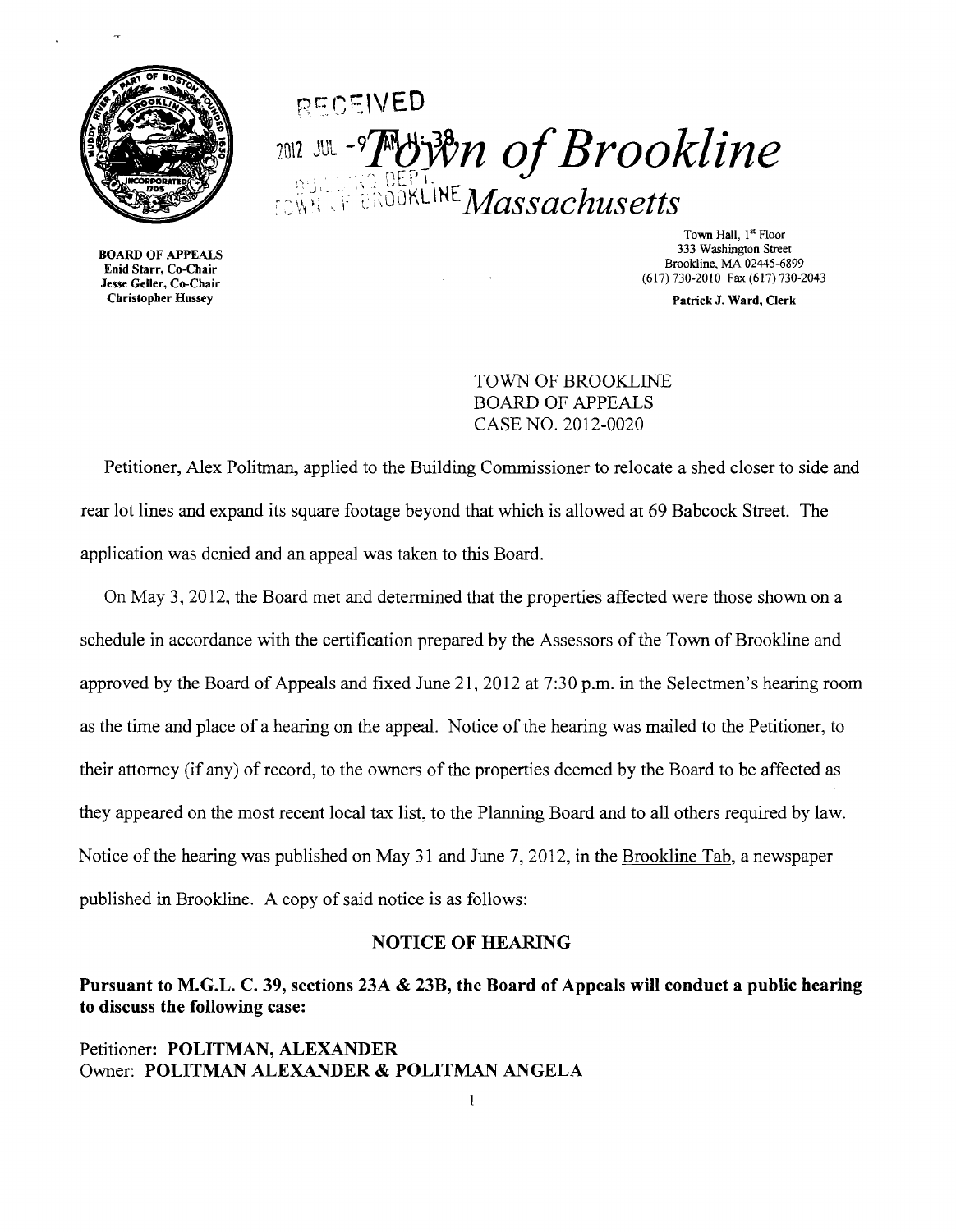Location of Premises: 69 BABCOCK ST Date of Hearing: June 21, 2012<br>Time of Hearing: 7:30 p.m. Location of Premises: 69 BABCOCK ST<br>Date of Hearing: June 21, 2012<br>Time of Hearing: 7:30 p.m.<br>Place of Hearing: Selectmen's Hearing Room, 6<sup>th</sup> Floor

A public hearing will be held for a variance and/or special permit from:

- 1. 4.07; Table of Use Regulations, Use #61, special permit required.
- 2. 5.09.2.k; Design Review, special permit required.
- 3. 5.43; Exceptions to Yard and Setback Regulations, special permit required.
- 4. 5.72; Accessory Buildings or Structures in Rear Yards, Variance Required.
- 5. 8.02.2; Alteration or Extension, special permit required.

ofthe Zoning By-Law to Relocate the shed closer to the lot lines and expand its square footage beyond what is allowed.

#### at 69 BABCOCK ST

Said premise located in a M-10 (multi-family) residence district.

*Hearings, once opened, may be continued by the Chair to a date and time certain. No further notice will be mailed to abutters or advertised in the TAB. Questions regarding whether a hearing has been continued, or the date and time ofany hearing may be directed to the Zoning Administrator at 617-734 2134 or check meeting calendar* 

*at:http://calendars.town.brookline.ma.usIMasterTownCalandarl?FormID=158.* 

The Town of Brookline does not discriminate on the basis of disability in admission to, access to, or *operations ofits programs, services or activities. Individuals who need auxiliary aidsfor effective communication in programs and services of the Town of Brookline are invited to make their needs known to the ADA Coordinator, Stephen Bressler, Town ofBrookline,* 11 *Pierce Street, Brookline, MA 02445. Telephone:* (617) *730-2330; TDD* (617) *730-2327.* 

### Enid Starr Jesse Geller Christopher Hussey

At the time and place specified in the notice, this Board held a public hearing. Present at the hearing

was Chairman, Enid Starr and Board Members, Jonathan Book and Christopher Hussey. The case was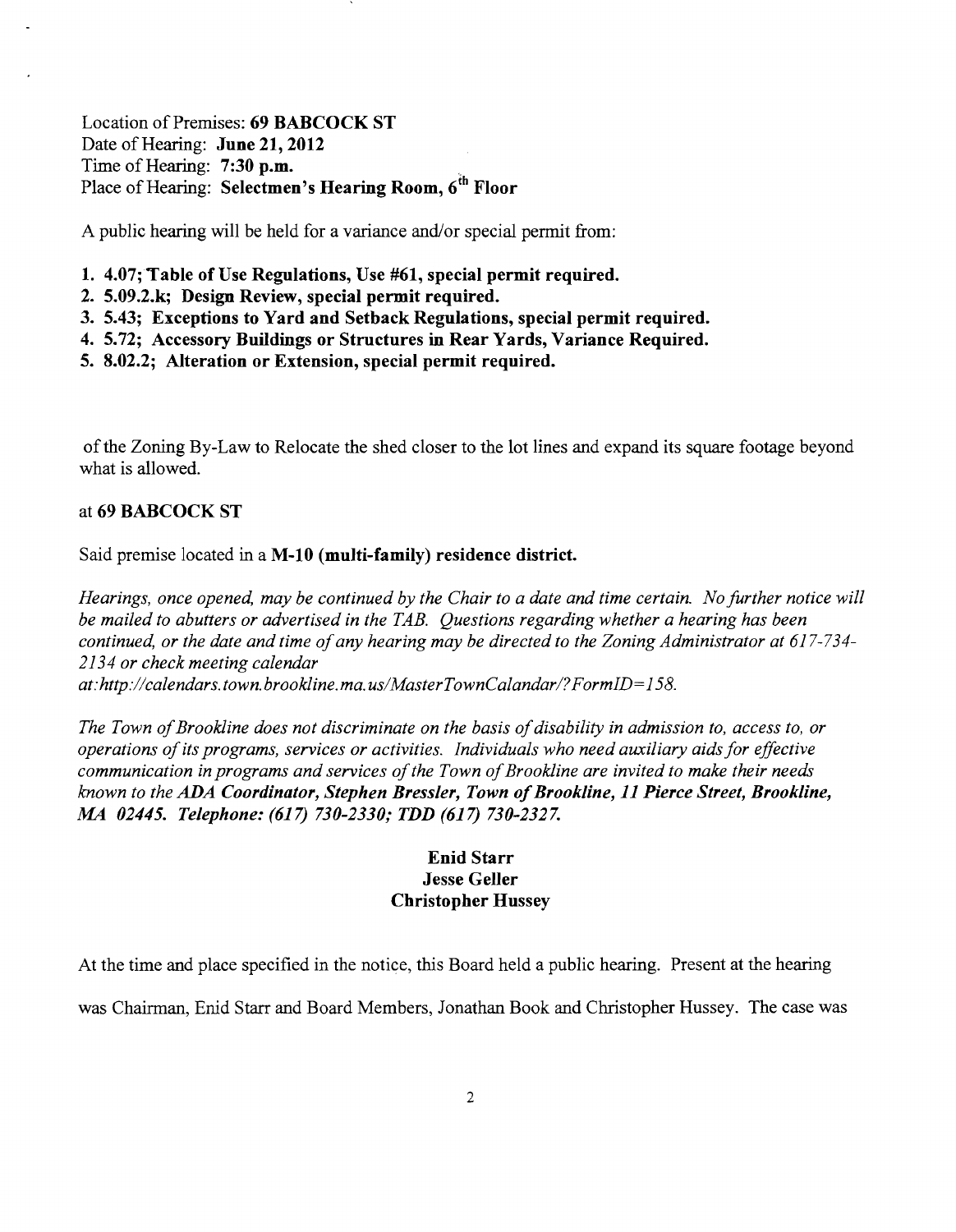presented by the applicant's Attorney Jeffrey Allen whose business address is 88 Black Falcon Avenue, Boston, MA 02210

Attorney Allen described the property as seven unit multi-family dwelling at the intersection of Babcock and Dwight Street. The surrounding neighborhood is primarily residential, with a mix of two and multi-family dwellings. It is two blocks from the Coolidge Corner Business District.

Chairman called on Assistant Director of Regulatory Planning, Polly Selkoe, to explain an error contained in the Planning Board report. Ms. Selkoe said on page 2 of the Planning Board's report it states the relief requested can be granted by variance. She said it may also be granted by special permit under use  $\# 61$  of the Town of Brookline Zoning By-Law  $\frac{1}{2}$  4.07 Table of Uses. Chairman Starr said the board would decide ifrelief under that section was applicable.

Attorney Allen asked for a clarification due to the difference between arguing a variance or a special pennit. Attorney Allen said the Planning Board report did cite the requirement for relief correctly in saying that a special permit is required. Chairman Starr asked how Section 5.72 is reconciled. Attorney Allen argued that under section 5.43 any of the dimensional requirements can be waived. Chairman Starr asked for a step by step review as it relates to the request for relief. Chairman Starr asked if the structure covers more than 25% of the rear yard. Attorney Allen said no. Chairman Starr asked if the structure was adjacent to an alley. Attorney Allen said no, and went on to say that it leaves two issues; size and setback, both of which can be granted by special permit. Chairman Starr asked how we would know if the structure covers more than 25% of the yard. Attorney Allen said it is a Building Department issue and could still be rectified by a special permit.

3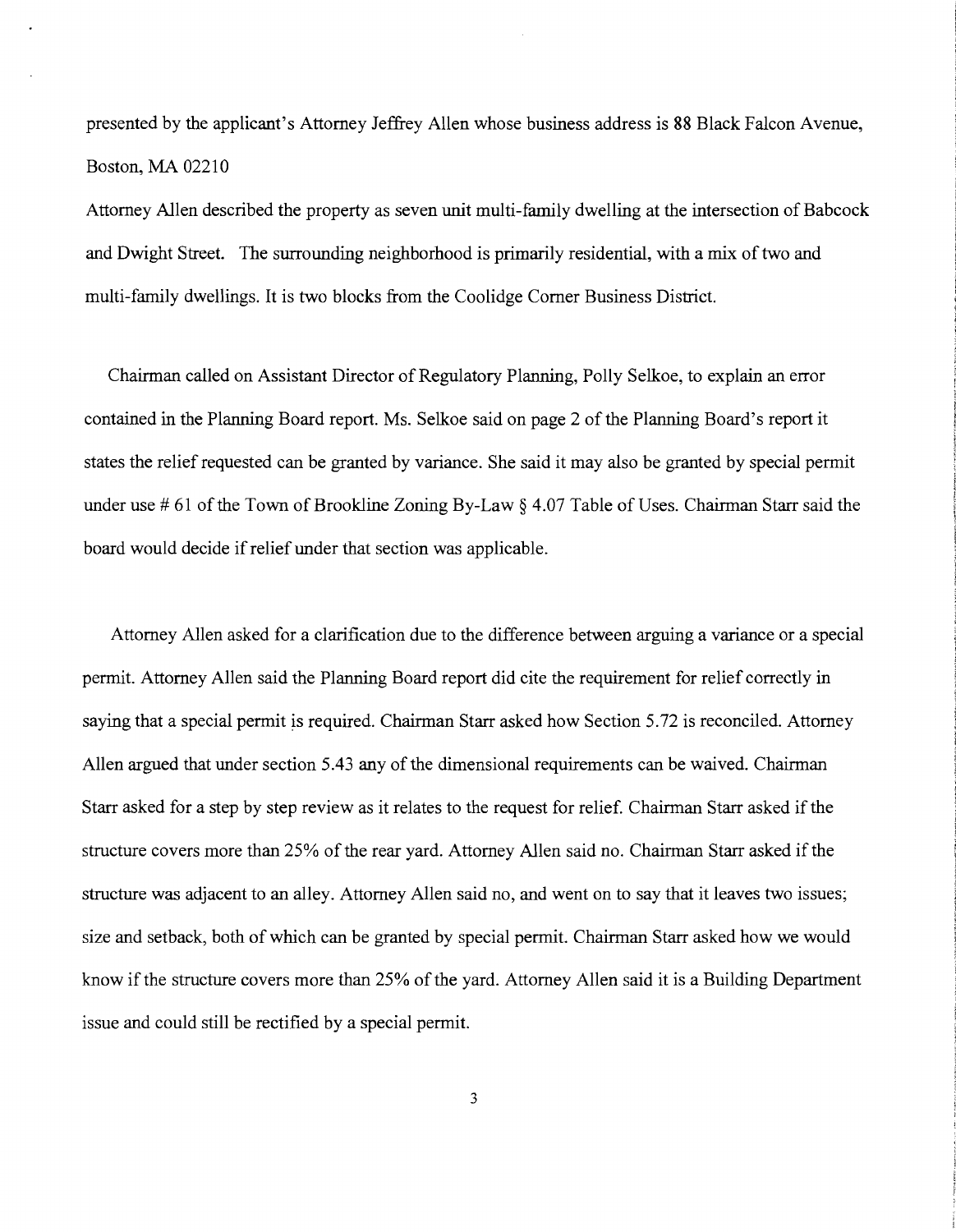Chairman Starr asked Attorney Allen to proceed with the presentation. Attorney Allen said Mr Politman has reached an agreement with the abutting condominium associations and a grant of relief would benefit Mr. Politman, as well as the Abutters. Chairman Starr said there is an objecting letter from 62 Dwight St, Judy Zerra, who could not be at the hearing. Richard Abeneri rose to speak to clarify that Ms. Zerra is an owner in the condominium association that he represents, Dwight-Babcock Condominium Trust. Mr. Abeneri said he cannot speak to Ms. Zerra's opposition but does point out she was not able to take part in the negotiations that led up to the agreement signed by Mr. Politman and the Abutting condominium associations.

Mr. Allen said he understands that the Planning Board's recommendations are not very helpful. He believes the Planning Board's recommendations were based on the requirement for a variance. Attorney Allen said that if the shed is legalized, it will benefit all involved. He said the owner is present and available for questions.

Board Member Book asked for an explanation of the chronology of events. Mr. Allen said his client believed he had a permit for a shed but did not know of any restriction on the size. Board Member Book asked to hear from the Building Department on the chronology and asked if we have a copy of the 2007 permit that allowed the placement of the shed. Michael Yanovitch, Chief Building Inspector said we have a copy of the 2007 plan which allowed the installation of the shed, however there was a subsequent permit to place the permitted shed on footings and to install new siding. A recent inspection in 2012, by the local inspector revealed that the shed was moved closer to the lot line and was built bigger than previously allowed. Mr. Yanovitch went on to say the plan provided was hard to read but it appears as though the numbers on the plan are dimensions and setbacks. Board Member Book said what he wanted to understand was; did the petitioner know he was violating the by-law or was it just an honest mistake. Mr. Yanovitch said that on the approved plan of the shed in 2007 and the shed plan submitted to the

4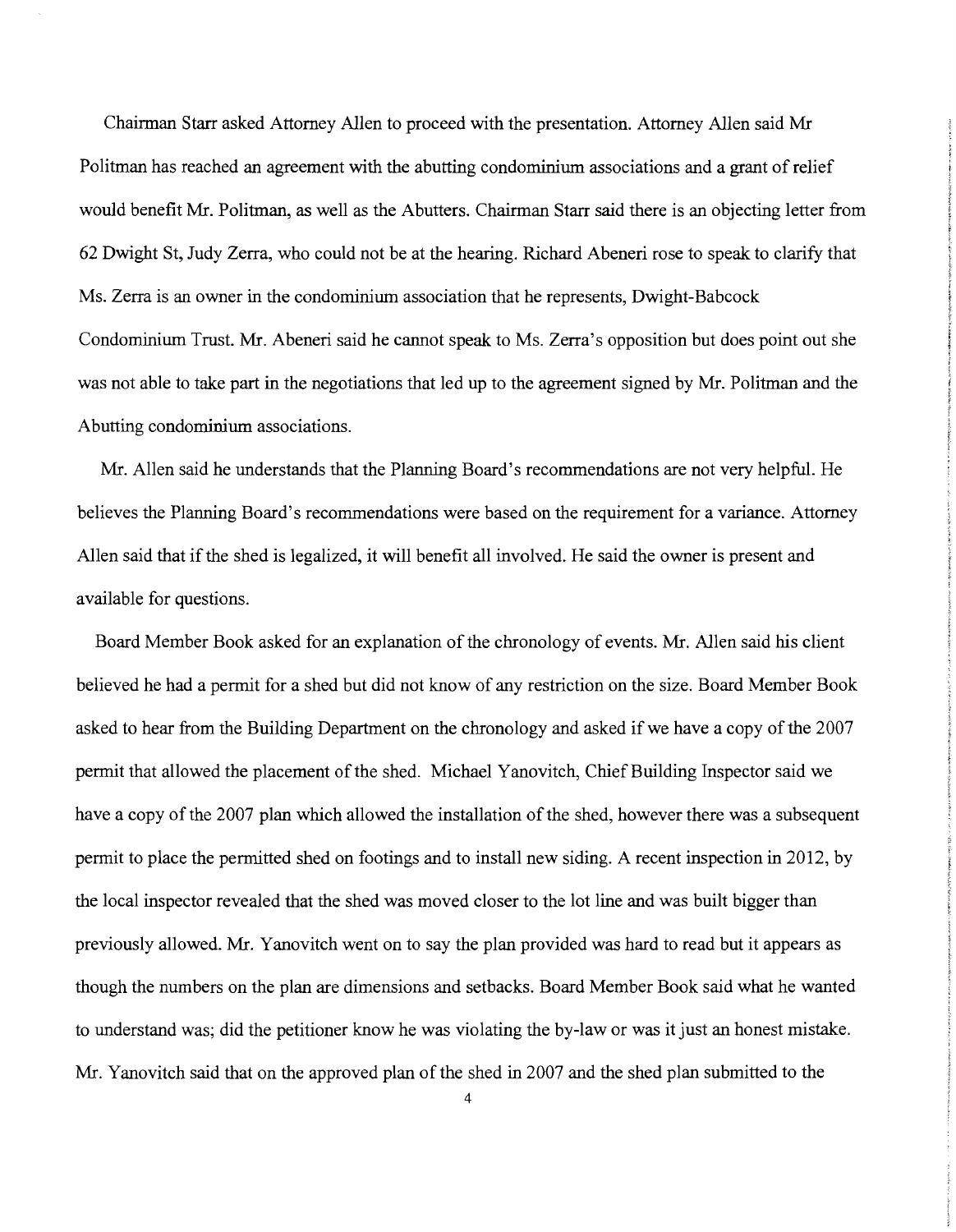Board of Appeals in 2012, the size of the shed is significantly different. The petitioner, Mr Politman, said the shed was built larger than 150 Square feet in 2007 and when the shed was placed on the footings it was moved closer to the lot line. Mr. Yanovitch spoke to clarify the original approved dimensions. He said on the 2007 plan you can see a "6" at the rear of the shed which coincides with the required side yard setback, you can also see a "6" to the left of the shed which would coincide with the required rear yard. He went on to say the "10" at the rear of the shed denotes the shed's proposed width and the "14" at the side of the shed, which looks to have been a "16" and changed to "14", denotes the shed's length. These dimensions add up to 140 square feet which would be as of right, as opposed to the 160 square feet that the shed would have contained prior to changing the 16 foot dimension to 14 feet. Chairman Starr said she agreed that the explanation was probably accurate and it appears the shed was originally built larger than allowed by the 2007 permit.

Chairman Starr asked if anyone present would like to speak in support of the proposal. Mr. Allen submitted a list of proposed conditions as well as an executed agreement between the abutting condominium associations and Mr. Politman. The Chairman admitted these documents as exhibits  $\#1$ and #2. Mr. Richard Abeneri rose to speak on behalf of the Babcock-Dwight Condominium Trust. Mr. Abeneri said he would like to speak to the importance of the conditions. He said the condominium association feels their support hinges on Mr. Politman following through with the proposed conditions. Mr. Allen said at the request of one of the abutters, a clause has been added to the agreement for specific performance in the event of a breach. Mark Merranti, who lives at 61 Babcock and represents the condominium association at 57 - 65 Babcock Street, said he did not see the agreement until just before the hearing and without that agreement he would not support the proposal. He said the agreement gets everyone to a good place. Eric Rass, trustee of 63 Babcock Street, seconded the importance of the signed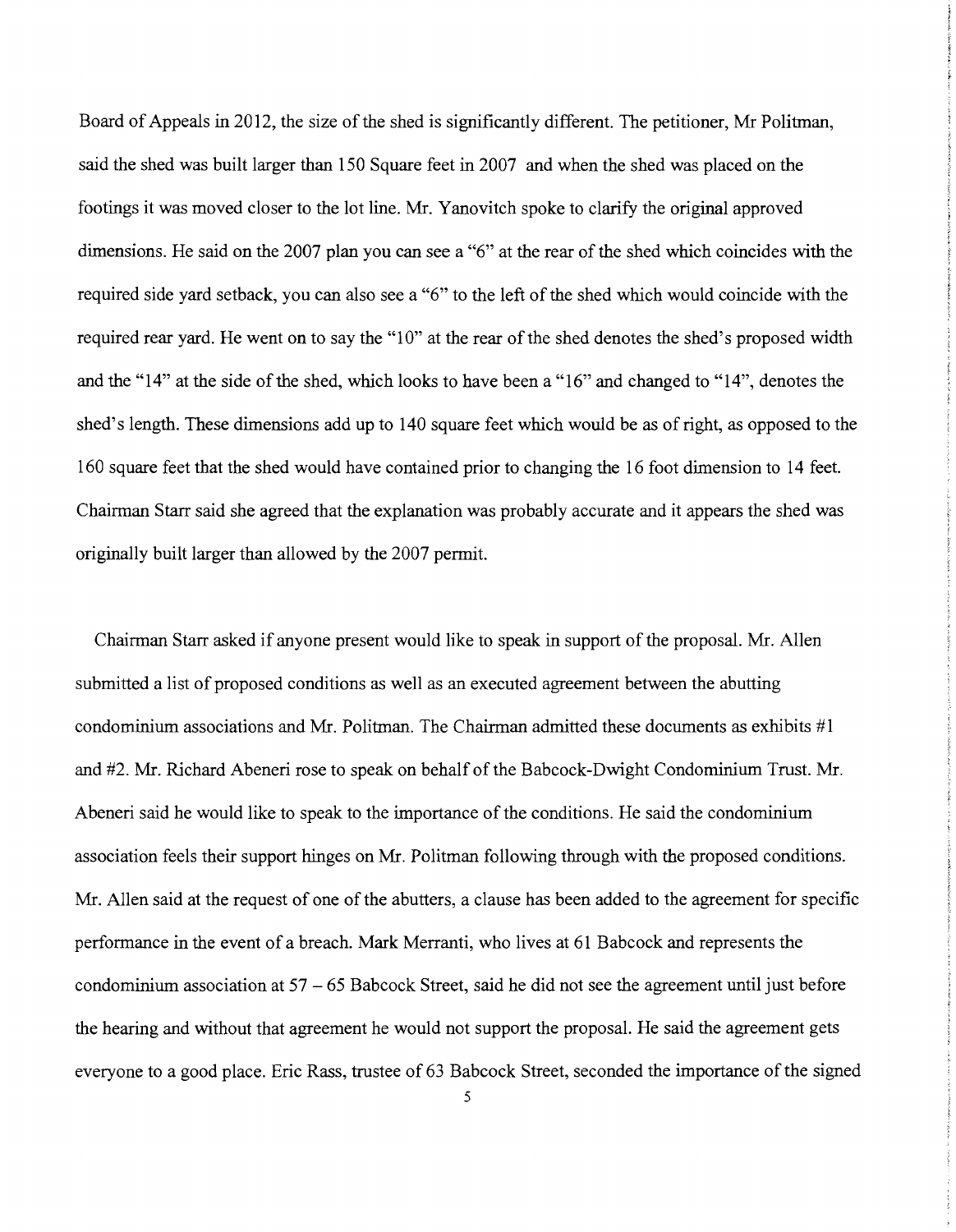agreement and proposed conditions. Chairman Starr said if the Board grants relief the conditions proposed and agreed to can be made part of the decision and enforced by the town. Chairman Starr asked if anyone present would like to speak in opposition of the proposal. No one rose to speak.

The Chairman called on Polly Selkoe, Assistant Director for Regulatory Planning, to deliver the findings of the Planning Board.

### **FINDINGS Section 4.07 - Table** of Use **Regulations, Use #61, Accessory Structure over 150 sf.** A special pennit is required in all residential zones.

Section  $5.09.2 \text{ k}$  – Design Review

A special permit is required under Design Review for any structure requiring a variance, which in this case is required for its size over 150 sf.

### **Section 5.72 - Accessory Building or Structures in Rear Yards**

| <b>Dimensional Requirements</b>             | <b>Required/Allowed</b> | <b>Approved</b> | <b>Existing</b> | <b>Relief</b> |
|---------------------------------------------|-------------------------|-----------------|-----------------|---------------|
| Max. Size for<br><b>Accessory Structure</b> | 150 sf or less          | ่ 142 sf        | 182 sf. $+$     | Variance      |
| <b>Rear Yard Setback</b>                    |                         | 6.9 ft.         | 4.5 ft.         | Special       |

+exact size unknown

\* Under **Section 5.43,** the Board of Appeals may waive yard and setback requirements if a counterbalancing amenity is provided.

#### **Section 8.02.2** – Alteration or Extension

A special permit is required to alter a non-conforming structure.

Ms. Selkoe said the Planning Board is not supportive of the legalization of the shed. The applicant

received a building permit for its initial location and size in 2007 because it conformed to the Zoning

By-Law. When the applicant applied again in 2011 for a building permit to put siding on the shed and

place it on footings, there was no mention in his application of expanding the floor area or relocating the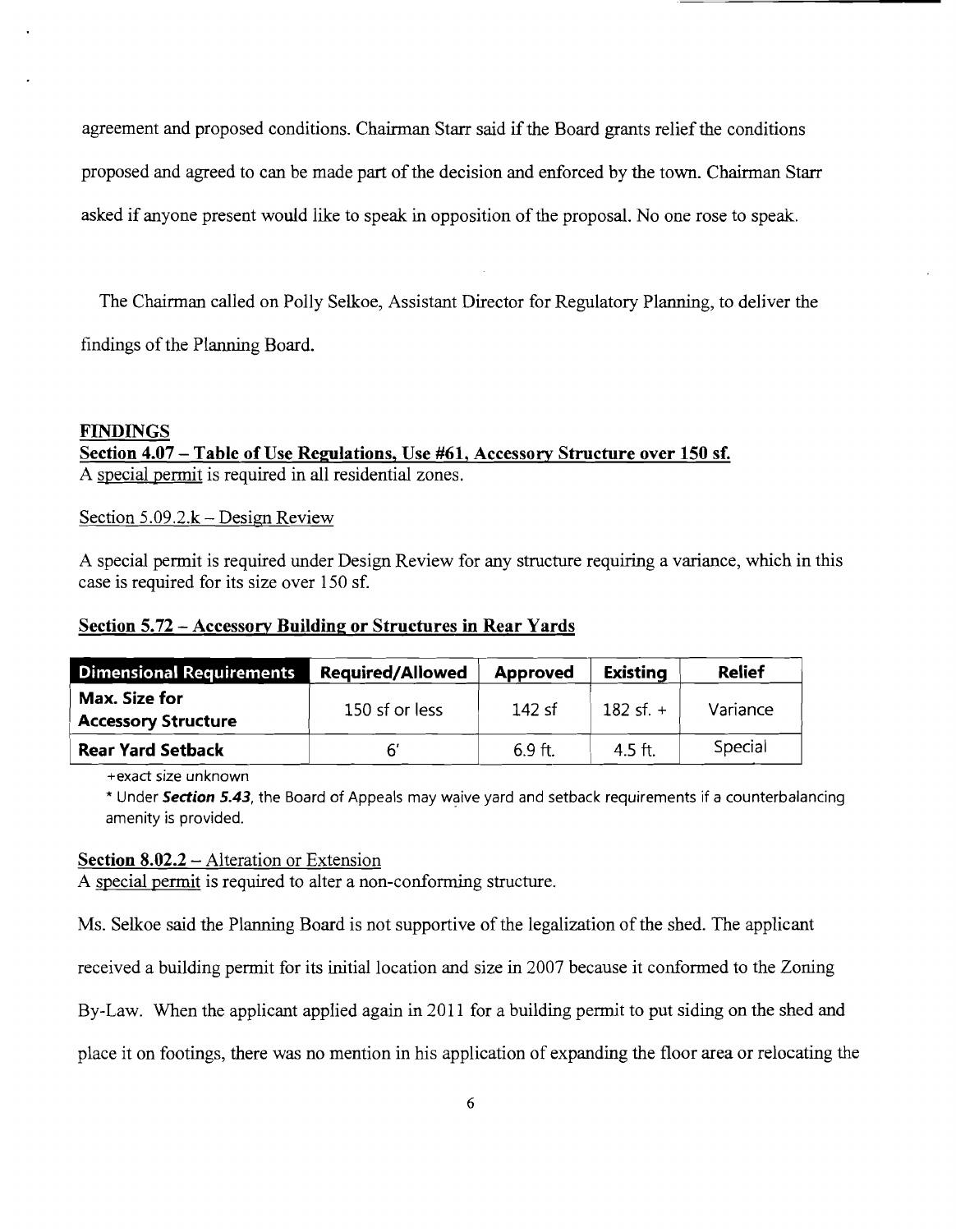shed closer to the rear property line. The applicant has not provided any basis for the granting of a variance, nor offered a counterbalancing amenity to offset the yard incursion, per the requirement for a special permit, under Section 5.43. The shed can be relocated 1.5' further from the property line to meet the 6 foot yard setback and can be reduced in size to meet the 150 sf maximum allowed for accessory structures. If the shed were much smaller and used exclusively for equipment needed for just this building, the backyard would be a much more inviting space for the building's occupants. Ms. Selkoe went on to say the reason the Planning Board made the recommendation for denial was there was no argument made for a variance and the agreement between Mr. Politman and the abutting condominium associations had not been signed. Ms. Selkoe said the Planning Board could recommend approval based on the following conditions:

- 1. Prior to the issuance of a building permit, the applicant shall submit final plans and elevations subject to the review and approval of the Assistant Director of Regulatory Planning.
- 2. Prior to the issuance of a building permit, the applicant shall submit to the Building Commissioner for review and approval for conformance to the Board of Appeals decision: 1) a final site plan stamped and signed by a registered engineer or land surveyor; 2) final shed elevations; and 3) evidence that the Board of Appeals decision has been recorded at the Registry of Deeds.

7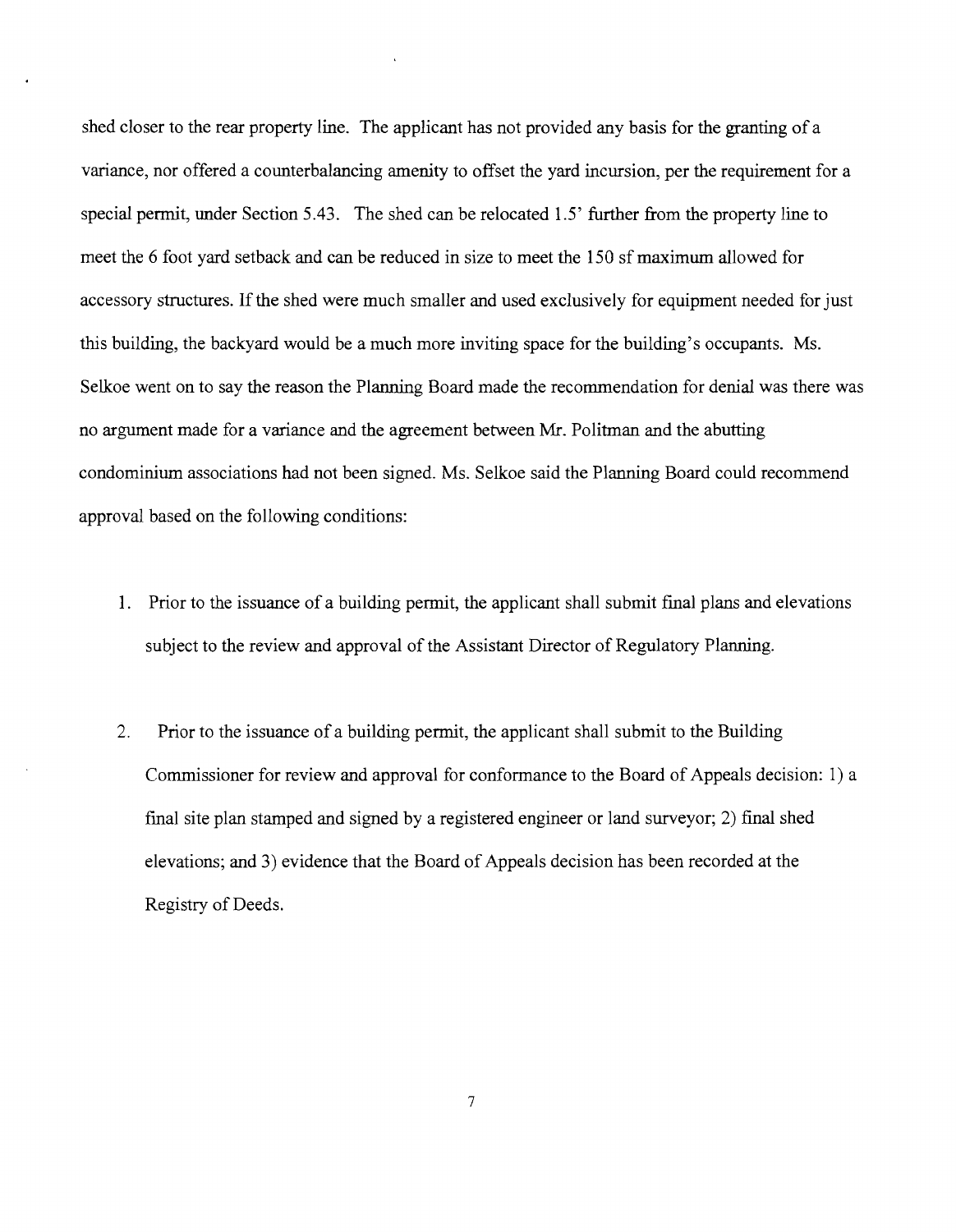The Chainnan then called upon Michael Yanovitch, Chief Building Inspector, for the report from the Building Department. Mr. Yanovitch said the Building Department cannot support the request for relief; however, it does not oppose the request. He said it makes the request a little easier to support now that the neighbors have entered into an agreement with the petitioner. Mr, Yanovitch said the Building Department asks if the Board decides to grant relief, a condition be added that states the shed is to be used accessory to the primary structure and not used for commercial purposes. Mr. Yanovitch also asked that the conditions of the agreement between Mr. Politman and the abutting condominium association be read into the decision. Mr. Yanovitch said Mr Politman does a fair amount of work in the town and if the board grants relief, the Building Department will work with Mr. Politman to ensure compliance with any conditions as well as compliance with the Building Code. Due to the fact the shed is closer to the lot line than 3 feet the siding would have to be changed to non-combustible siding.

Attorney Allen said he appreciates the Building Departments comments and the position of the Planning Board, but he believes that the circumstances are that a mistake was made when building the shed, but it is that mistake that has led to better circumstances for all involved in the agreement between Mr. Politman and the abutting condominium associations.

During deliberations Board Member Jonathan Book said he is not in favor of rewarding bad behavior, but he is not sure if it is bad behavior or an honest omission. He said if the request came in the first instance, knowing the neighbors are in support, he would have voted to grant relief initially. The Board found that the conditions listed in the agreement comprise more than adequate counterbalancing amenities under section 5.43. Board Member Book said he will cast a vote in favor of the grant. Board Member Hussey questioned the coverage of the rear yard exceeding 25%. Board Member Book said the grant could still be by special permit. Board member Hussey said he was in favor of the grant. Chairman Starr voted in favor of the Grant.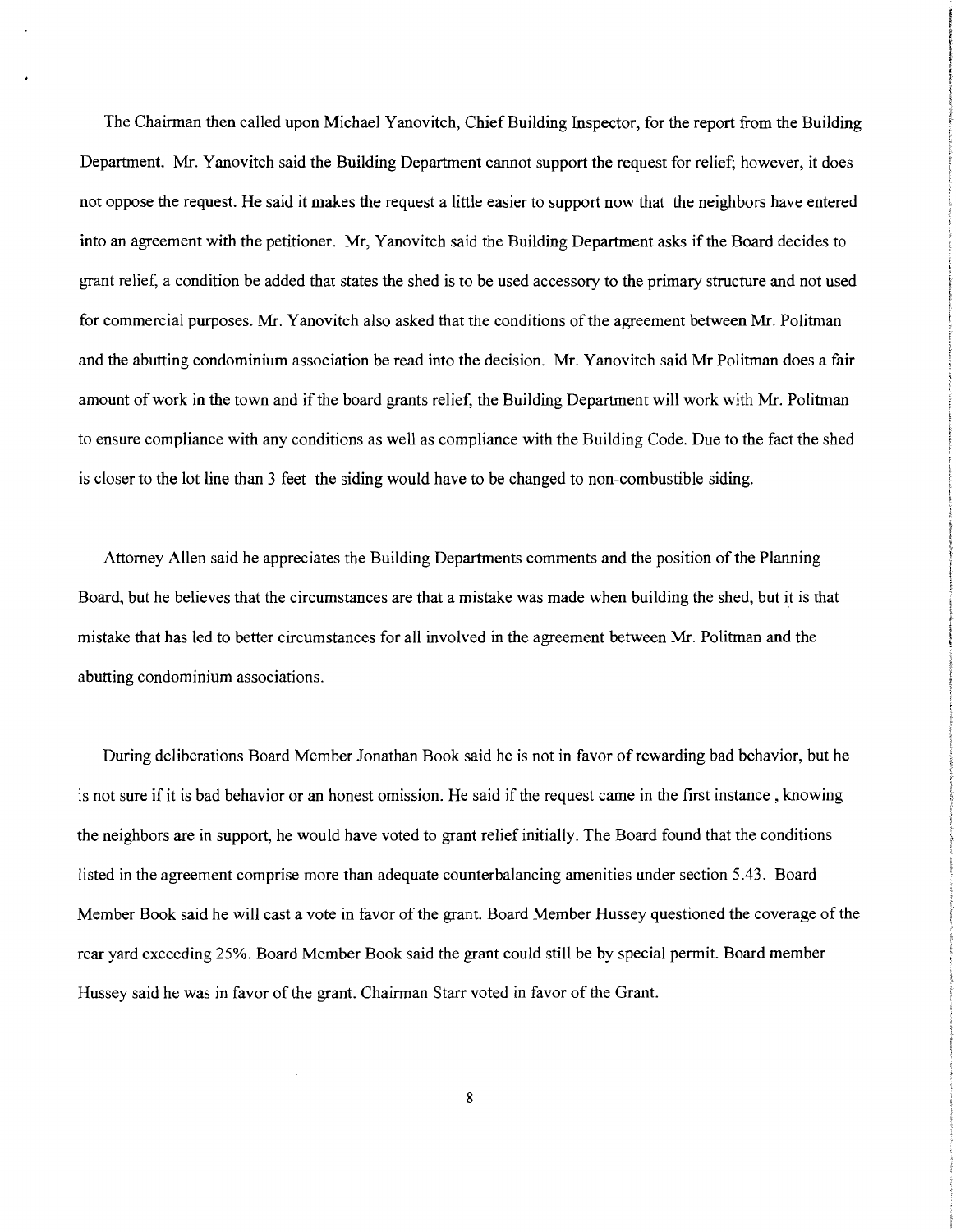The Board, having deliberated on this matter and having considered the foregoing testimony, concluded that it was desirable to grant all the relief required by special permit. The Board granted relief from 4.07 #61, 5.43 and 5.72 of the Town of Brookline Zoning By-Law. The Board also made the following specific findings pursuant to **Section 9.05**:

- a. The specific site is an appropriate location for such a use, structure, or condition.
- b. The use as developed will not adversely affect the neighborhood.
- c. There will be no nuisance or serious hazard to vehicles or pedestrians.
- d. Adequate and appropriate facilities will be provided for the proper operation of the proposed use.

Accordingly, the Board voted unanimously to grant the requested relief subject to the following conditions:

- 1. Prior to the issuance of a building permit, the applicant shall submit final plans and elevations subject to the review and approval of the Assistant Director of Regulatory Planning.
- 2. Prior to the issuance of a building permit, the applicant shall submit to the Building Commissioner for review and approval for conformance to the Board of Appeals decision: 1) a  $final site plan stamped and signed by a registered engineer or land surveyor; 2) final building$ elevations; and 3) evidence that the Board of Appeals decision has been recorded at the Registry of Deeds.
- 3. In accordance with the executed agreements dated June 20, 2012 and June 18, 2012 the applicant, within 30 days of the grant of relief, shall comply with the following: